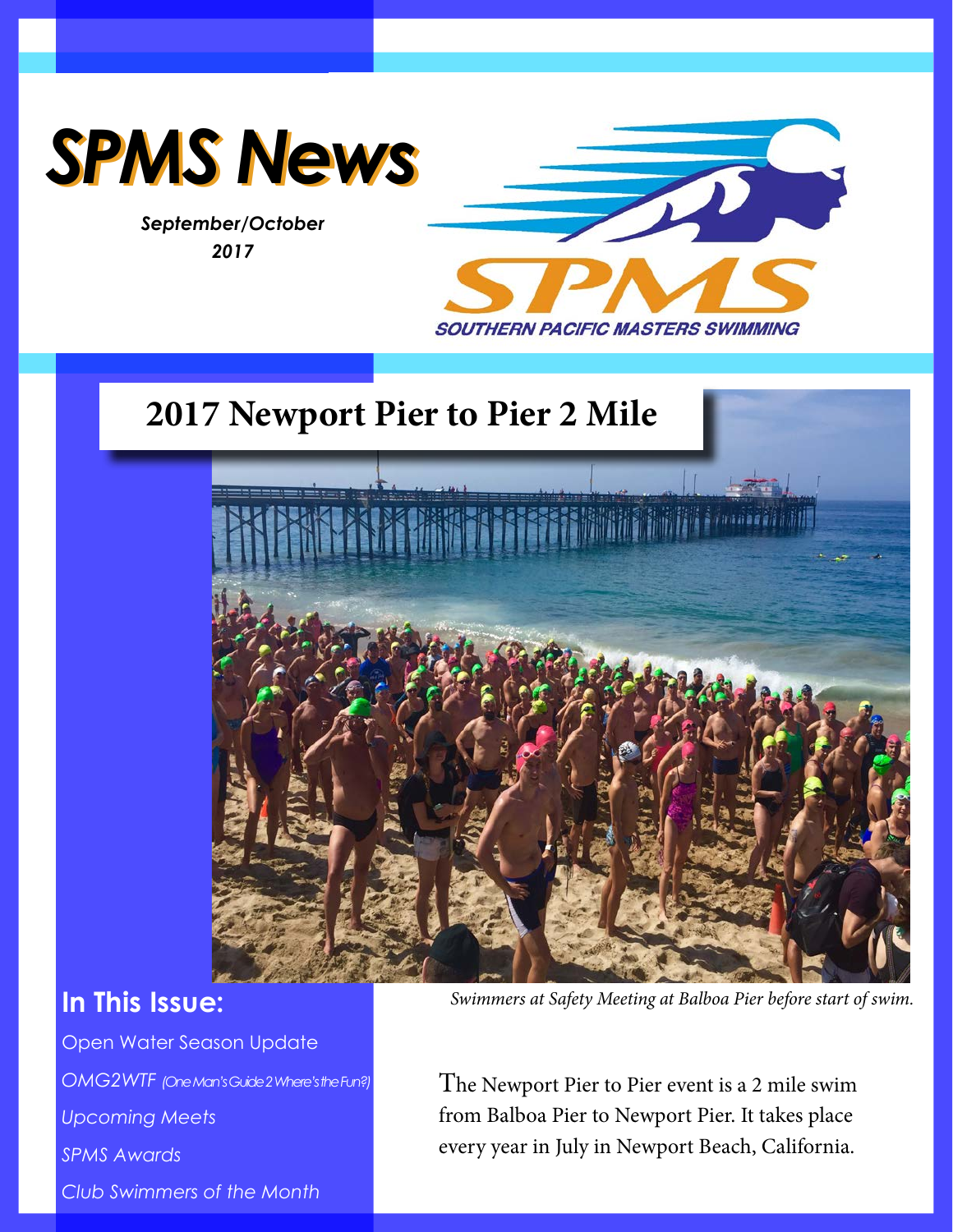

## **It's the 2017 SPMS Open Water Season!**

*By Sherry Brooks*

Open Water season is here! Conditions have been outstanding and water temperatures are above average. In May, our Southern Pacific LMSC kicked off the first race of the SPMS Open Water Series, the [4th Annual](http://www.h2openplus.com/2017-socal-cup.html)  [SoCal Cup](http://www.h2openplus.com/2017-socal-cup.html) one-mile open water swim, followed in June by the 47th Annual Seal Beach Rough Water one- and threemile swims. Midsummer, NBOLA hosted the [Balboa Pier](http://www.newportoceanswims.com/)  [to Newport Pier](http://www.newportoceanswims.com/) two-mile ocean swim and Corona del Mar Don Burns one-mile swim. Water temperatures were well above average.

We finish the SPMS 2017 season September 24th *Balboa to Newport Pier-to-Pier Swim Start* with the [Lake Mission Viejo one-mile swim](https://www.clubassistant.com/club/meet_information.cfm?c=964&smid=9348).

# **2017 Open Water Series**

### **RULES FOR SPMS OPEN WATER SERIES AWARDS**

All SPMS listed races are part of the SPMS Open Water Series, To qualify for awards the following rules apply:

- A swimmer must participate in at least three sanctioned races to qualify for an award.
- A swimmer must be registered with SPMS prior to the start of the swim to score any points for that swim.
- The top five races of each swimmer will be tallied to reach high point. If both swimmers have won every race in their respective
- age groups (they have swum every race offered), a tie will be declared.
- In case of a tie, additional races will be added until the tie is broken.
- The top three point winners in each age group (if they have participated in no less than three swims) will receive an award.
- A high point award will be given to the top male swimmer and the top female swimmer overall.



#### **Join your Teammates and be a Part of the SPMS Open Water Series!**

For more information regarding the SPMS Open Water Series, go to our website at: http://www.spmasterswim.org/w/SPMS/ open-water-series and/or contact me, the Open Water Chair, Sherry Brooks, at OpenWater@SPMasterSwim.org.

#### **See you in the water!**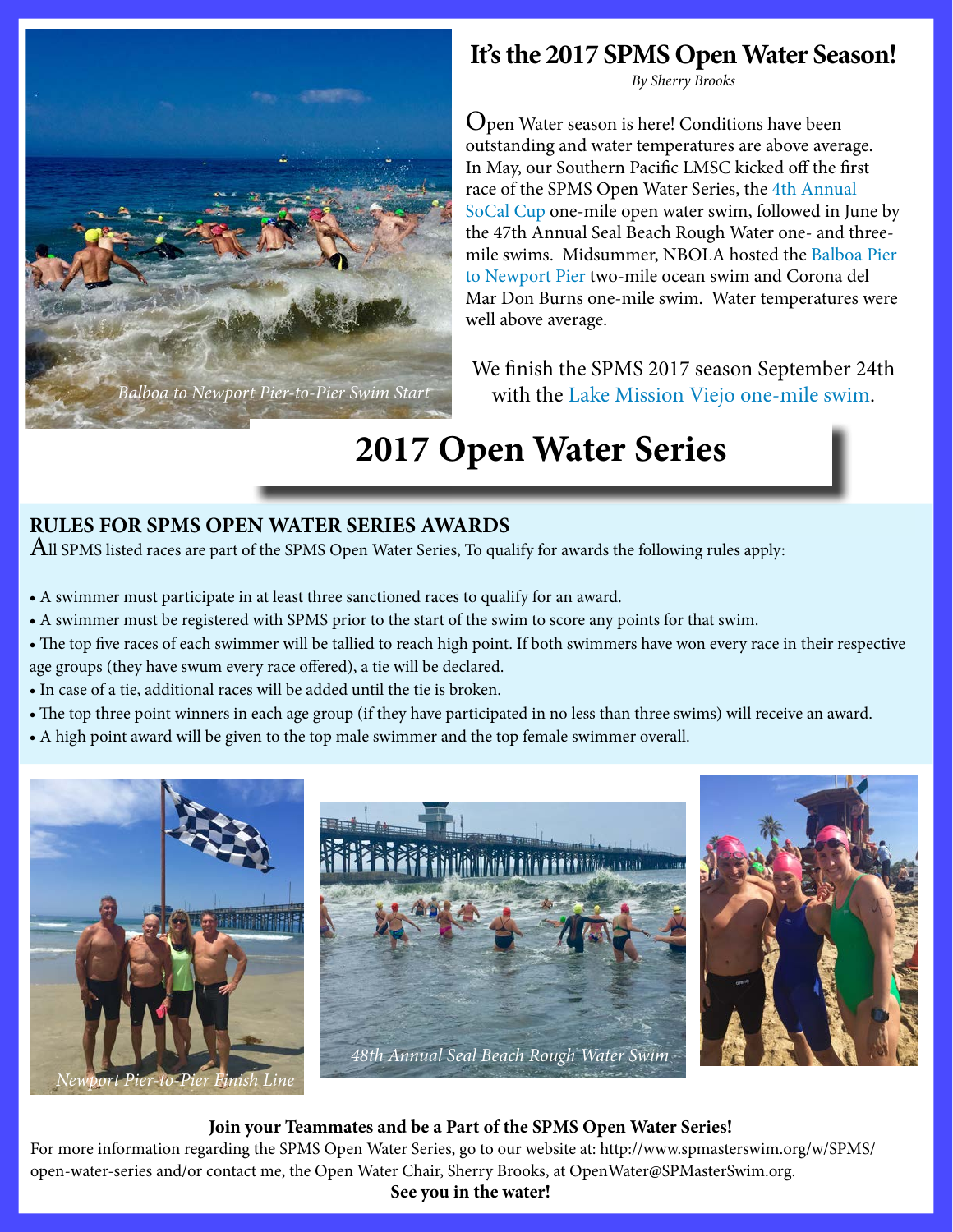*So I'm thinking the other day, "My monthly dues are \$72 so I need to come to 15 practices a month to get it under \$5 a practice." How Fun Is That? Well if you factor in facilities, practice schedule, location, quality of instruction, etc it is FUN! So to condense it down I'm willing to pay money to have fun. WTF people are always on the lookout for local, regional, national and sometimes international activities to express their funness. Afterward the eternal question lurks in the deep recesses of their mind, "How Fun Was That?" So I'm going to look at some places and report back live, up close and personal with that question, to some extent, answered. Here is the criteria:*

**Location:** Is the location convenient? Two extremes, it's right next to the airport or I'm trying to park in Newport Beach on a Saturday morning in July. You get the point. **Organization:** Just how organized is it? BTW a little disorganization is sometimes not such a bad thing. So two extremes, it's a gang of guys hopping the fence so they can jump off the 10 meter (could be a lot of fun!) or 2 coaches, 2 lifeguards, a printed out organized practice, sign in with the office, fill out the waiver etc , you get the idea (I've actually participated in both).

**Cost:** Obvious. I paid a lot more for a MacBook Pro but it was worth it and so much more fun. At the same time the pier swim and jumping off the 10 meter can be both free and fun. Facilities: If it's pool swimming is it 9 pm doing a deck change at a high school or is it air conditioned locker rooms, two pools, one is a 50 meter 8 lane, nice visible synchronized pace clocks etc?



### **PALM SPRINGS PIRANHAS**

Welcome back fellow WTFers. Let's all say a hearty thank you to the people that keep the pools looking nice. I know I REALLY miss them when they're not around. I'm kicking off this edition's WTF question with a look at an aquatics program in a town famous for it's wonderful winters (January is the best) and a great place for a mellow outdoor meet in the winter with lots to do after. It's Palm Springs Piranhas.

### **OMG2WTF (One Man's Guide 2 Where's The Fun?)**  *with Coach Jeff*

**Location:** 1.2 miles from the Palm Springs International and another 2 miles to the 111 freeway. I would consider that pretty convenient and so it's pretty quick even at traffic hour. The parking was good every time I've been there. Even if it's a big weekend with all the other activities that go on in this sports complex it's usually an easy walk. **Give it a 5/5. Organization:** The actual organization ran as advertised. Head Coach Jeff Conwell was on deck when I went for practice and he was were pretty involved with the athletes. There were a variety of skill levels at practice and there was enough room (16 SC lanes) so that you could either pair up with someone or take a lane all to yourself. Practice times were Palm Springs Swim Center: M/TU/W/FR 5:30-7am TU/TH/FR Noon-1:30pm Sat 7-8:30am and Palm Desert Aquatics Center: 5:30-7am Tuesday and Thursday Long Course. The practices were not particularly difficult and seemed to be geared around 1700 to 2500 yards a practice. **Score 5/5**

**Cost:** Drop in fee is \$10 and have your USMS card. **Score 4ish/5**.

**Facilities:** I've only visited the Palm Springs Aquatic Center and never been to the Palm Desert (note the distinction) Aquatic Center where apparently one can swim long course. A little ways away but might be worth the drive for long course. I've mainly seen the Palm Springs Aquatic Center because that is where their annual swim meet is held in January. It is a 50 meter by 25 yard facility with a funny little L at one end with some stairs. There is a bulkhead there to keep it 16 lanes and that is how it is when they run the meet. Locker room facilities are great. With the weather out there the locker rooms are not real big on airtight construction so lots of flow thru ventilation. Water quality at the pools was great as was the pool temp, something I've strangely become picky about lately. The pool is run by the city so lots of lifeguard supervision to go around. **Score 5/5.**

So there it is. Overall the Piranhas score 4.7ish/5 on the fun rating scale and to me a lot has too do with how cool a city I think Palm Springs is.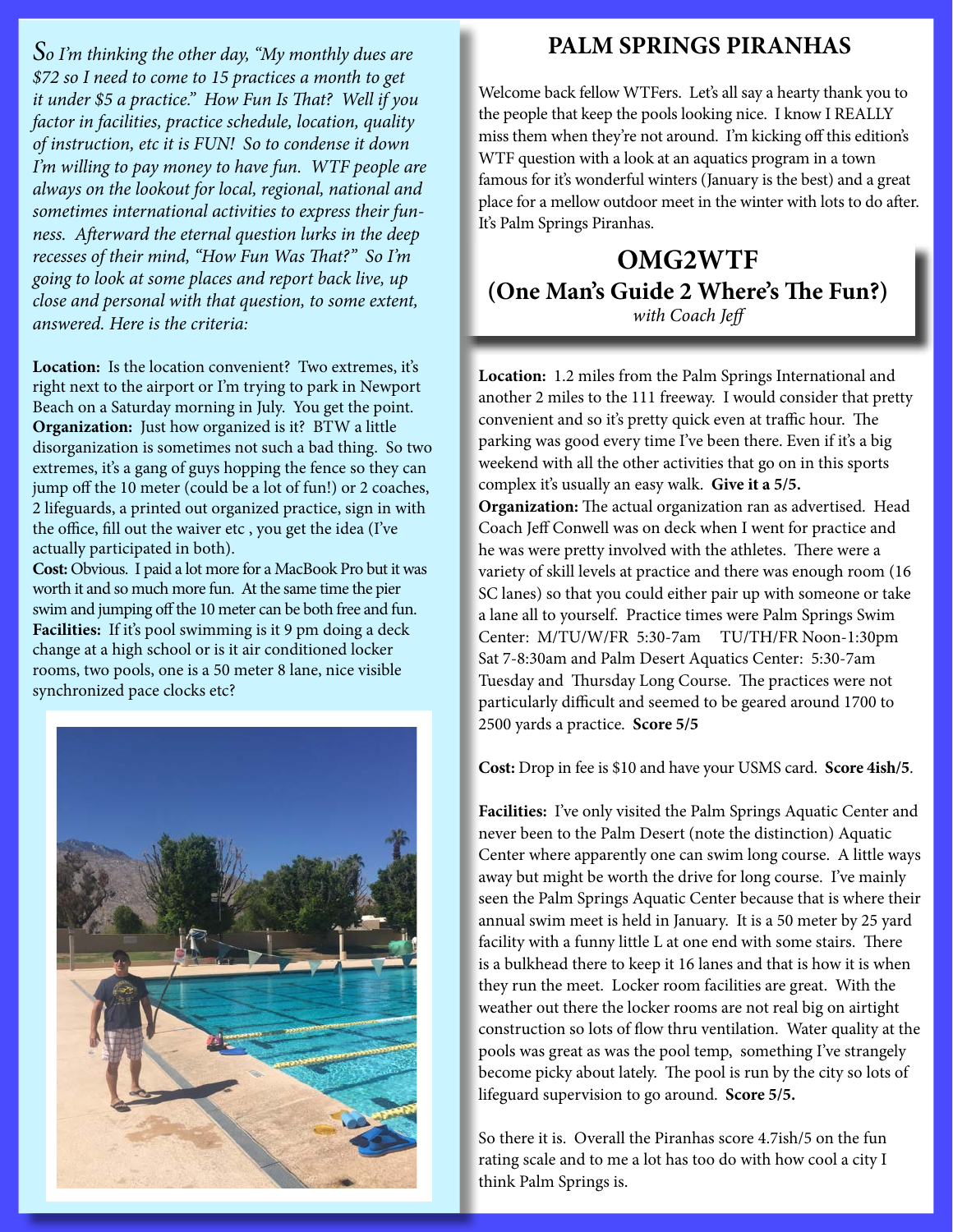### **UCLA Bruin Masters SCM Swim Meet**

**Sunday, October 8, 2017**

#### SANTION PENDING

**Facility:** UCLA's Spieker Aquatics Center – outdoor 52m x 8 lane, all deep water competition pool. Warm-up lanes are available behind the bulkhead. The length of the competition course is in compliance and on file with USMS in accordance with articles 105.1.7 and 107.2.1, but as a bulkhead course, is subject to length confirmation. Eligibility of times for USMS Top 10 and Records will be contingent on verification of bulkhead placement.

**Address:** 114 Easton Drive, Los Angeles, CA 90095 – UCLA

**Directions & Parking:** Take the 405 to Sunset Blvd – East. Take Sunset Blvd approximately ¾ mile to the intersection of Bellagio Drive (just after the intersection of Veteran Blvd, across from the West Bel-Air Gate). Turn right onto the UCLA campus. Go to the second stop sign and turn left on DeNeve Drive. Go straight until you reach the Sunset Village Lot on the right. Use the pay station to purchase a daily pass for \$8.00. No parking allowed beside the pool – it is for UCLA permits only. NOTE: Parking enforcement does ticket on weekends.

**Rules:** United States Masters Swimming rules will govern. Current SPMS meet procedures will be enforced and take precedence over any errors or omissions on this form. The meet referee will be in charge of the meet. Any questions regarding the conduct of the meet should be directed to that person. All events are timed final. Age on December 31, 2017 determines age group for the meet. You must be at least 18 to compete.

**Entries:** The pre-entry postmark deadline is September 30, 2017. Online entries will close @ 11:59 p.m. on Wednesday, October 4, 2017. On deck registration is permitted. Deck entries for the 800 m Freestyle, if spots remain, will close at 8:30 a.m. All others event entries will close at 10:00 a.m. Swimmers are limited to four individual events plus relays. There will be a limit of 40 swimmers for the 800 m Freestyle.

**Entry Fees:** \$30.00 per swimmer flat fee. Deck entries are allowed for \$40.00 flat fee. For swimmers in relays only, the fee is \$10.00. Payment can be made by check or credit card only. Cash will not be accepted on the pool deck.

**Checks payable to:** UC Regents. Mail consolidated entry card, a copy of your USMS 2017 card, and check to: Sunset Canyon Recreation Center, c/o Dana Lopez, 111 Easton Drive, Los Angeles, CA 90095.

**Seeding:** All events will be deck seeded slowest to fastest by entered time, ages and sexes combined. Swimmers in the 800 m Freestyle must check in to be seeded.

**Relays:** For each relay swimmer who is not entered in individual events, a fee of \$10.00 and a signed liability release must be submitted with the relay entry.

**Awards:** Individual: UCLA ribbons for places 1 to 3. Relay: UCLA ribbon for first place. **Questions:** Meet Director, PENDING.

#### **Sunday, October 8, 2017 800 m warm-up at 8:00 a.m. 800 m starts at 9:00 a.m.**

1. 800 m Freestyle

#### **•Event #2 will start no sooner than 10:30 a.m.**

- 2. 200 m Individual Medley
- 3. 200 m Freestyle Relay (Men, Women, Mixed; deck enter)
- 4. 50 m Backstroke
- 5. 100 m Butterfly
- 6. 200 m Freestyle
- 7. 100 m Backstroke
- 8. 50 m Freestyle
- 9. 200 m Medley Relay (Men, Women, Mixed; deck enter)
- 10. 100 m Breaststroke
- 11. 100 m Freestyle
- 12. 50 m Butterfly
- 13. 50 m Breaststroke
- 14. 100 m Individual Medley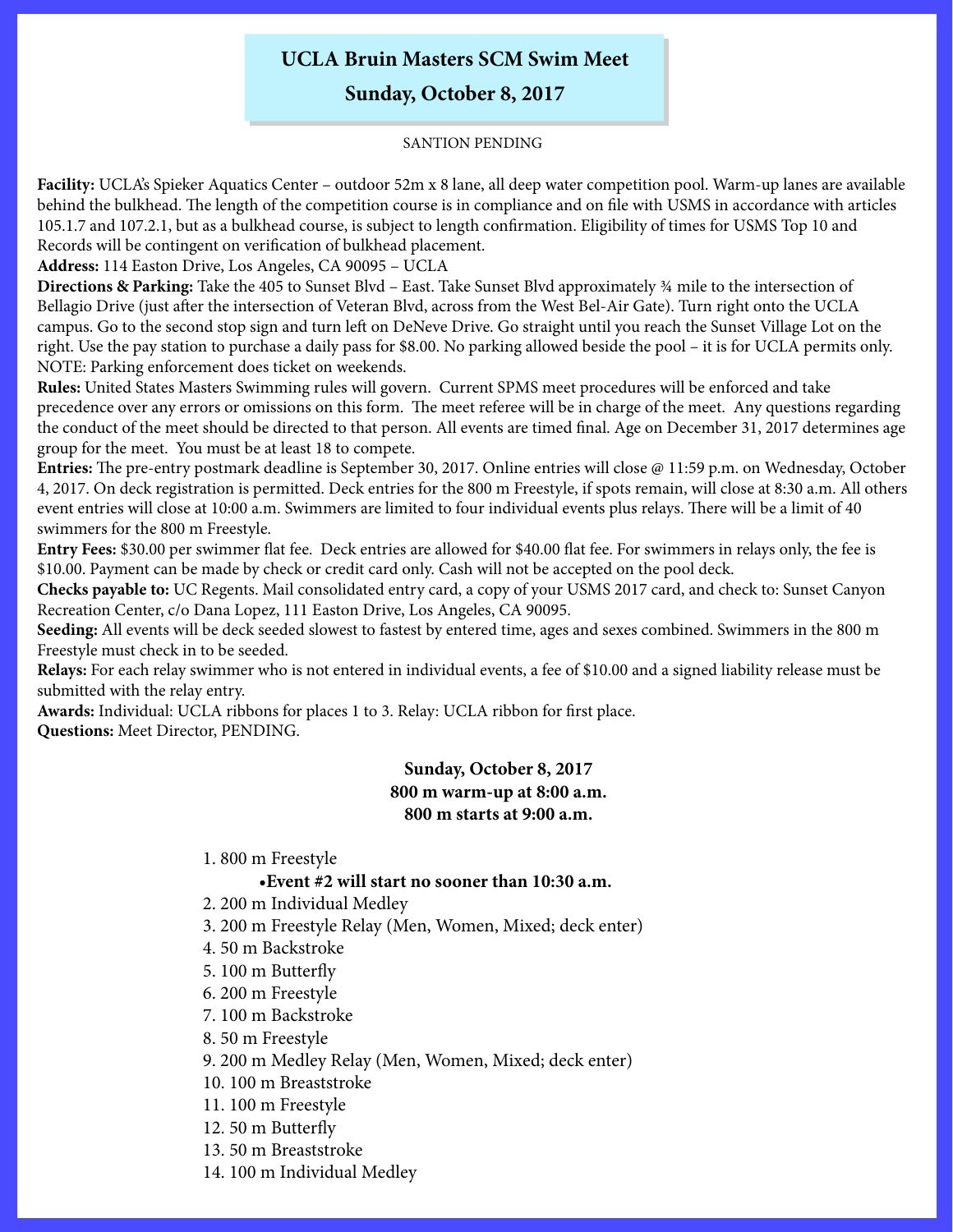### **Spooky Shoot at Pierce College SCM Masters Swim Meet Sunday, October 22, 2017**

#### **Sanctioned by Southern Pacific Masters Swimming for USMS, Inc.**

**Facility:** Pierce College Pool is an outdoor pool. The address is 6201 Winnetka Ave., Woodland Hills. The length of the competition course without a bulkhead is in compliance and on file with USMS in accordance with articles 105.1.7 and 107.2.1. **Directions:** Take the 101 Freeway to Winnetka. Exit at Winnetka and go north one mile to the college. Winnetka is located 6 miles west of the San Diego Freeway (405) and Ventura Freeway (101) interchange.

**Rules:** United States Masters Swimming rules will govern. Current SPMS meet procedures will be enforced and take precedence over any errors or omissions on this form. The meet referee will be in charge of the meet. Any questions regarding the conduct of the meet should be directed to the meet referee. All events are timed final. Swimmers are limited to a total of 5 individual events, not including relays. Age on December 31, 2017 determines the age group of the swimmer for the meet. You must be at least 18 years old to compete.

**Entries:** The pre-entry postmark deadline is Saturday, October 14th, 2017. On-line entry deadline is Wednesday, October 18, 2017 at 11:59 p.m. Entries for the 400 m Freestyle will close at 8:45 a.m. and at the conclusion of the 400 for all other events.

**Entry Fees:** \$30.00 per swimmer flat fee for online and mail-in entries. Deck entries and online entries after Saturday, November 12 is allowed for a total of \$40.00.

**Seeding:** All events will be deck seeded slowest to fastest by entered time, ages and sexes combined. Check-in is not required in order to be deck seeded, except swimmers must check in to swim the 400 m Freestyle and the 400 m Individual Medley.

**Relays:** All relays will be deck entered. Relays are free. For each relay swimmer who is not entered in individual events, a fee of \$10.00 and a signed liability release must be submitted with the relay entry.

**Awards:** Individual: Ribbons for places 1 to 3. Relay: Ribbons for first place. Special awards will be given for the swimmers who swim closest to their entered time in each event.

**Checks payable to:** Southwest Aquatic Masters Mail consolidated entry card, a copy of your 2017 USMS card, and check to: Southwest Masters Spooky Shoot, P.O. Box 204, Lake Forest, CA 92609-0204.

**Questions:** Deborah Hefter, hefterdj@piercecollege.edu, (818) 710-4234 Meet Referee: Omar De Armas, [omar.dearmas@gmail.](mailto:omar.dearmas%40gmail.com?subject=) [com](mailto:omar.dearmas%40gmail.com?subject=) Meet Admin: Alina De Armas, [alina@dearmas.co](mailto:alina%40dearmas.co?subject=)

> **Sunday, October 22, 2017 Warm-up at 8:00 a.m. Meet starts at 9:00 a.m.**

1. 400 m Freestyle

#### **Additional warm-up after 400 m Freestyle Event #2 will starts no sooner than 11:00 a.m.**

2. 200 m Individual Medley

- 3. 50 m Freestyle
- 4. 100 m Butterfly
- 5. 200 m Breaststroke
- 6. 100 m Backstroke
- 7. 200 m Butterfly
- 8. 50 m Breaststroke
- 9. 800 m Freestyle Relay (men, women, mixed)
- 10. 100 m Individual Medley
- 11. 200 m Freestyle
- 12. 50 m Butterfly
- 13. 50 m Backstroke
- 14. 100 m Breaststroke
- 15. 100 m Freestyle
- 16. 200 m Backstroke
- 17. 200 m Freestyle Relay (men, women, mixed)
- 18. 200 m Medley Relay (men, women, mixed)
- 19. 400 m Individual Medley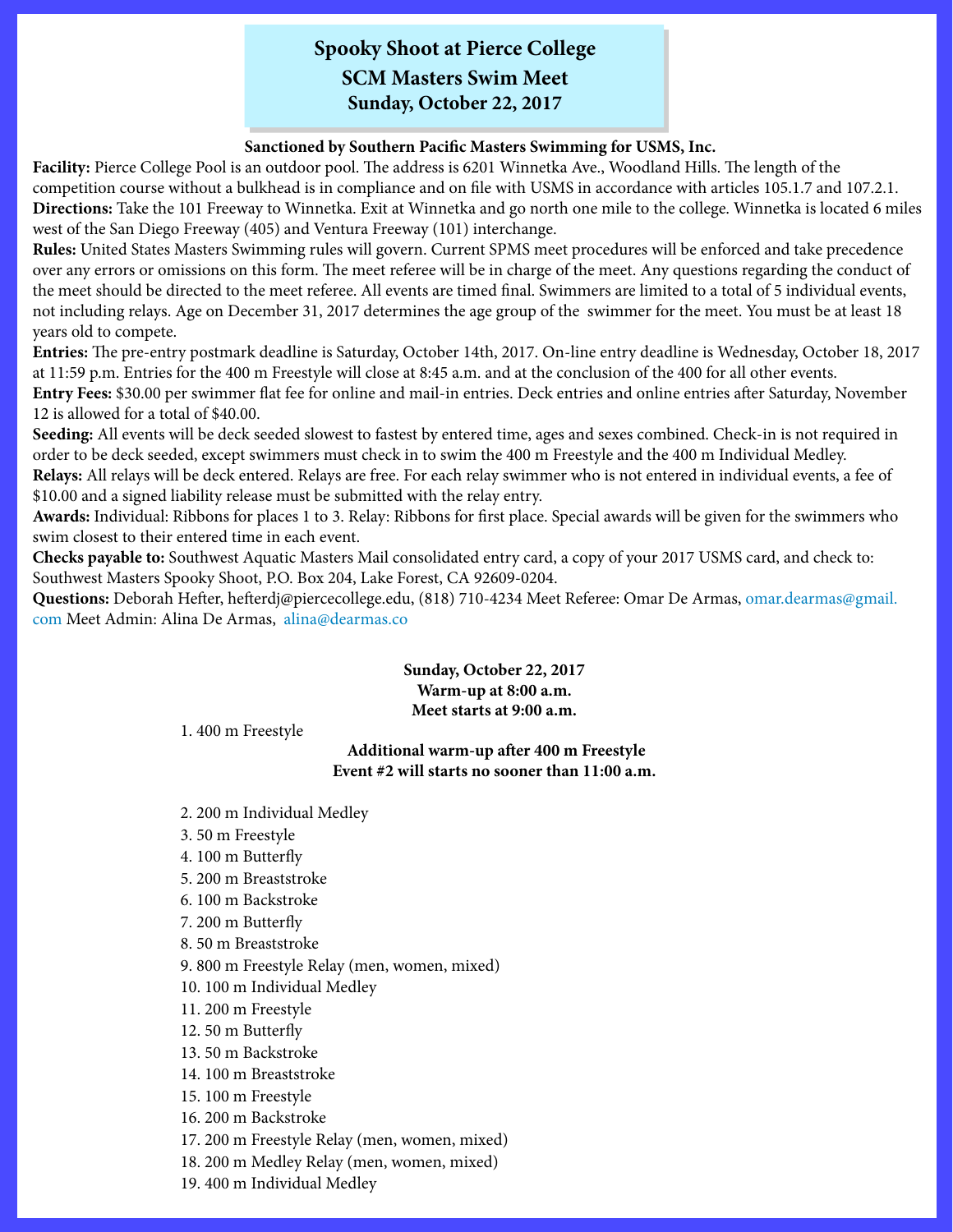

with surprise guest, Olympian **Shirley Babashoff**. Shirley's book, 'Making Waves' (2016) will be available for sale.

**& Swimmers**

**International Hall of Fame Honor Coach** Mark Schubert

All coaches and swimmers are invited.

Don't miss out on this opportunity! Register today!

## **Meet & Greet**  $\blacksquare$

with surprise guest, Olympian Shirley Babashoff. Come and hear her Olympic story Shirley's book, '**Making Waves**' (2016) will be available  $S_{\text{max}}$  (2016) will be available for sale.



#### **Competitive Swimming Clinic: Open to Coaches &** Get signed up to the 2017 SPMS Constructed up to 2017 SPMS Coaches Constructed U **Swimmers** All components are invited by the state of the state of the state of the state of the state of the state of the state of the state of the state of the state of the state of the state of the state of the state of the state

Get signed up today for the 2017 SPMS Coaches Clinic. Come, listen & learn from the national talent of Coaches that are coming

 $\blacksquare$  . All coaches and swimmers are invited. That are day that are competitive swimming, presented by a day that is all about competitive swimming, presented by all about competitive swimming, presented by a day that is

together for a day that is all about competitive swimming, presented by a day that is all about competitive sw  $\overline{\phantom{a}}$  Come, listen & learn from the national talent of Coaches that are coming together for a day that Food, networking, learning and building camaraderie, conveniently located in is all about competitive swimming, presented by Southern Pacific Masters Swimming.

Food, networking, learning and building camaraderie, conveniently located in Mission Viejo. Food, networking, learning and building camaraderie, conveniently located in **T** bod, networking

Registration details click here: Don't miss out on this opportunity! Register today! Registration details click [here.](https://www.clubassistant.com/club/clinics/reserve.cfm?c=1781&cid=75745)<br>Don't miss out on this opportunity with the set of this opportunity with the set of the set of the set of the



**International Hall of Fame Honor Coach**

Mark Schubert



**National & Olympic Coach** Jim Montrella



**Olympic Trials Simmer & Coach**

Courtney Eads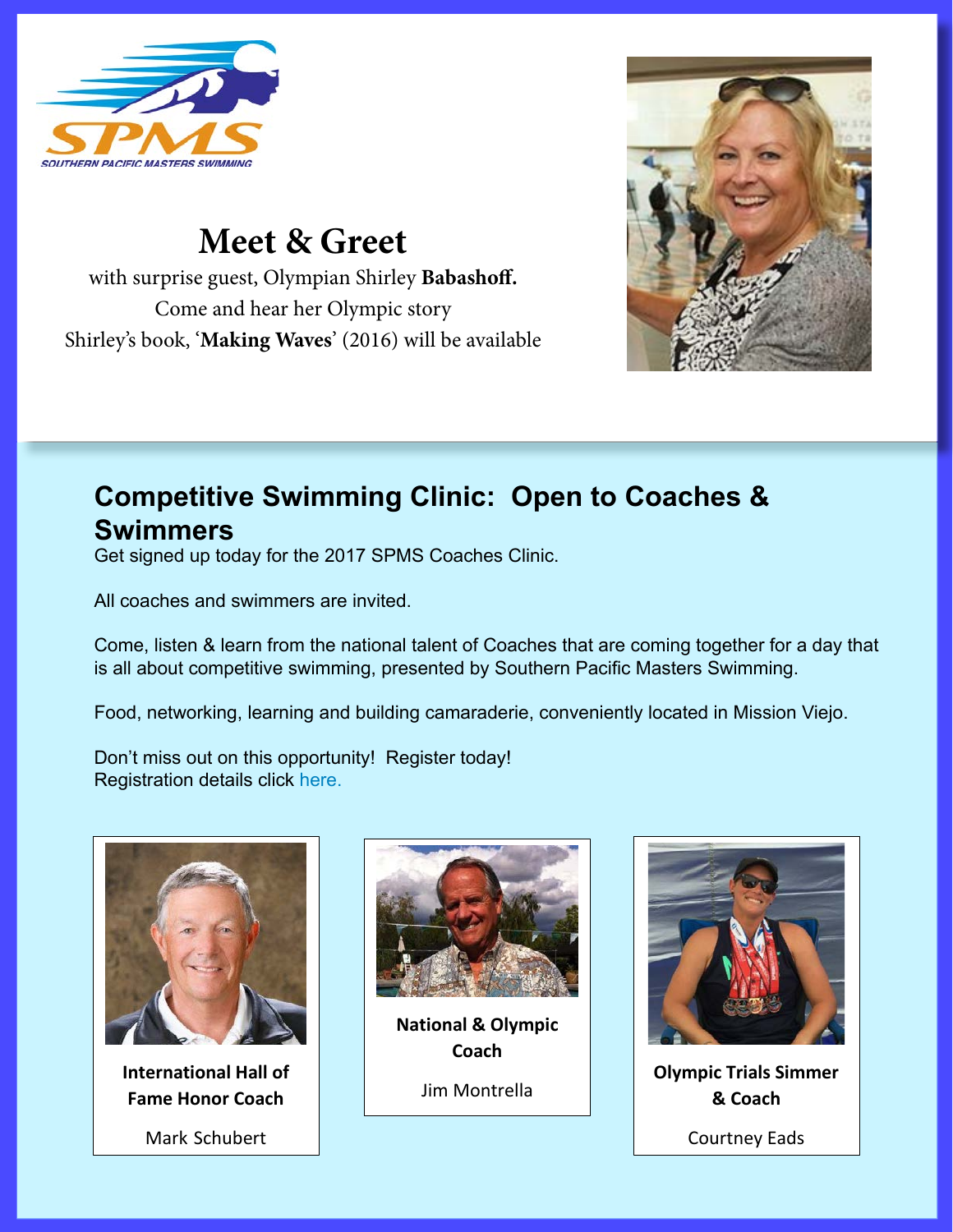## **SPMS AWARD SEASON IS JUST AROUND THE CORNER!**

You can find details on all our SPMS Awards on the [SPMS website](https://www.spmasterswim.org/awards/) under Awards. The 2017

Annual SPMS Awards coming up that we need your nominations.

## **Male and Female Swimmer of the Year**

*Nominations must be received on or before October 31, 2017.*

**The criteria for this award are: Swimmer must be a member of SPMS during the year and must have competed in at least two SPMS meets or SPMS sanctioned open water events during the time period being considered.**

Nominations can be made by any SPMS swimmer or SPMS club in the form of a written statement based on the criteria. Please include a detailed list of swimming accomplishments. Nominations and a maximum of four supporting letters should be submitted by email to the SPMS Member at Large. This award is presented at the SPMS Short Course Meters Championships.

## **Jim Marcus Award**

*Nominations must be received on or before September 30, 2017.* The purpose of this award is to express special thanks to the individuals or groups who have made significant contributions to Southern Pacific Masters Swimming.

**The criteria for the award are: The individual or group has maintained current SPMS registration for the last five years and they have made significant contribution or effort toward the conduct, leadership, or support of Southern Pacific Masters Swimming.** Nominations may be made by any registered SPMS member using the SPMS Nomination Form and listing the criteria above and submitted to the Awards Chair by the published deadline. Selection will be made by the SPMS Awards Committee and the award is announced at the SPMS Short Course Meters Championships and presented at the SPMS Annual Meeting. There may be multiple awards given each year.

## **Steve Schofield Distinguished Service Award**

*Nominations must be received on or before September 30, 2017.* The purpose of this award is to recognize outstanding long term service to Southern Pacific Masters Swimming. **The criteria for the award require the recipient has maintained a SPMS registration for the last ten years and has consistently demonstrated outstanding service to Masters Swimming, such as support and leadership, recruitment of members, program development, and promotion of masters swimming at the club, local and national level.**

Nomination may be made by any registered SPMS member using the SPMS nomination form and listing the criteria above and submitted to the Awards Chair by the deadline. Nomination form is on the SPMS website under the various award descriptions. Selection will be made by SPMS Awards Committee at the first meeting following the nomination deadline. The award shall be announced at the SPMS Short Course Meters Championships and presented at the Southern Pacific Masters Swimming Annual Meeting.

## **2017 SPMS Awards**



In April, the SPMS committee voted to have the Coach of the Year award presented within the year it is designated for.

The 2017 SPMS Coach of the Year award will be presented on Saturday, December 2, 2017 at the SCM Championships.

Coach of the Year will be presented for the coaching cycle of December 2016 to November 2017.

A call for nominations will be made via the SPMS e-mail on October 1, 2017.

Nominations will be due by November 15, 2017. Please submit up to 4 letters of support along with the SPMS Coach of the Year application, with can be found at SPMasterSwim.org under Awards.

Please submit all nominations to the SPMS Registrar, Dan Wegner, at registrar@SPMAsterSwim.org

## **Submit your nominations now!**

If you have any questions about the awards process contact [MemberAtLarge@SPMasterSwim.org](mailto:MemberAtLarge%40SPMasterSwim.org?subject=)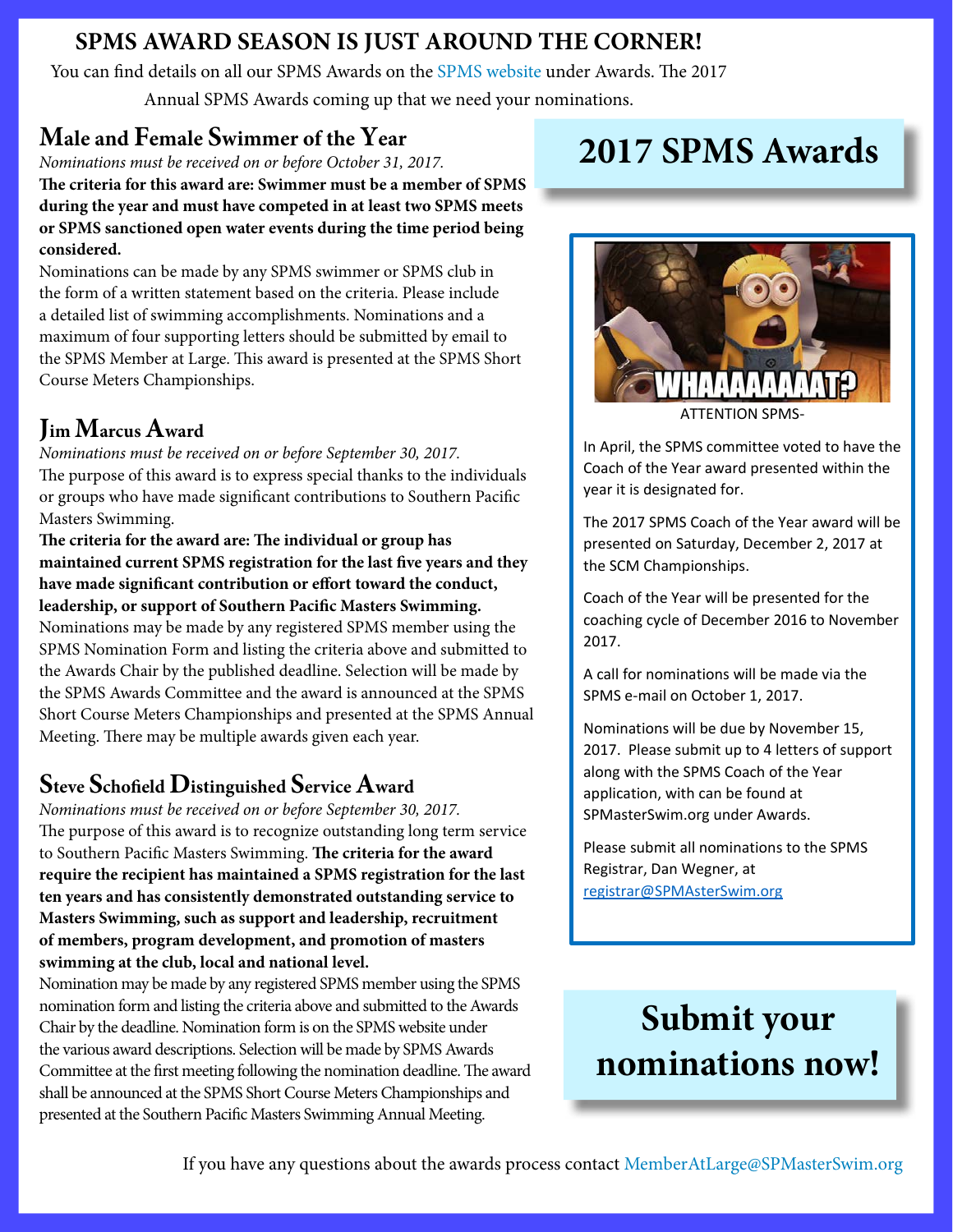## Club Swimmers of the Month

**Diane Smith** *June 2017* Conejo Valley Masters Coach Nancy Kirkpatrick-Reno USMS 70-74 Nstional Champion 2 Mile Cable Swim

**Kris McPeak** Silver Peak Performance Coach Charles McPeak My Runner Wife has become a Swimmer!

**Blanca Garcia** Silver Peak Performance Coach Charles McPeak High Point for SPP at her First Swim Meet

#### **Brian McAteer**

*July 2017*

Southern California Aquatic Masters Coach Clay Evans For swimming fast and being a great teammate

**Bruce Walton** Mission Viejo Masters Coach Audrey Viers Positive attitude and competitive spirit

**Keith Robinson** Conejo Valley Masters Coach Nancy Kirkpatrick-Reno Dropped over 26 seconds in his LCM swims in 2017

**Grahm Scott** Silver Peak Performance Coach Charles McPeak 1st sub minute 100 yard in practice

**Blanca Garcia** Silver Peak Performance Coach Charles McPeak Seven ribbons in 1st Meet, High Point for SPP

#### **John Campbell**

*August 2017*

Mission Viejo Masters Coach Mark Moore Practice and meet performance, and team support





## **Budapest 2017 FINA World Champioships**